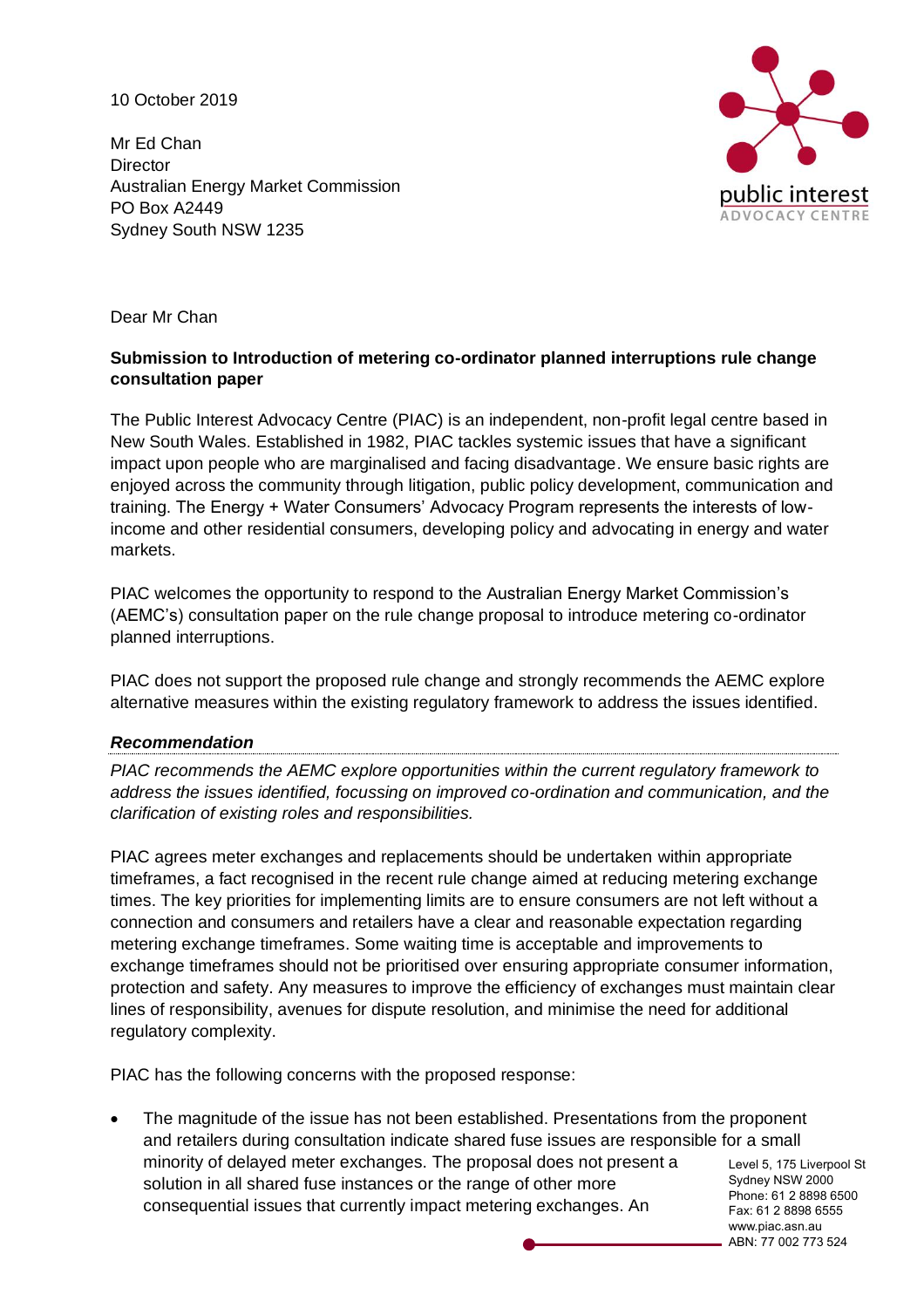alternative that can more effectively address potential metering exchange issues should be pursued.

• The proposal does not demonstrate that the current practice materially impacts consumers. PIAC understands that in most instances consumers continue to have access to a connection and the requirement to coordinate with distributors means that delays to exchanges need not exceed 30 days.

Delays to meter exchanges are inconvenient, and should be minimised. However, the proposal does not establish that current delays are significant or have a material impact on consumers. The proposal does not demonstrate how the solution will result in material financial improvements for consumers. PIAC questions whether the potential for benefit in 'access to metering technology' is significant enough to warrant the magnitude of changes proposed, and whether it is likely that any benefit would be delivered to consumers. For example, we question whether potential cost savings realised in the meter exchange process will result in lower charges or costs for consumers.

- The proposal does not utilise existing roles, responsibilities and regulatory frameworks and PIAC contends there are simpler alternative responses that should be pursued within the existing framework. Distribution networks currently have responsibility for communicating and undertaking interruptions to multiple consumers, when planned works on the network are required. There are opportunities to adapt the existing responsibilities of distribution networks where multiple consumers are impacted, and utilise improved communication and co-ordination to make metering exchanges more efficient.
- The proposal involves the creation of new relationships between the Metering co-ordinators and customers, duplicating relationships that already exist with retailers and distributors. Consumers are already confused in their dealings with retailers and distributors, and have difficulty determining responsibility where service issues arise. Where it is certain that distributors and retailers will continue to have a direct relationship with consumers, introducing a direct consumer role for metering co-ordinators increases the likelihood of consumer confusion.
- The proposal would make oversight by the AER more difficult and responsibility for safety and outages less transparent. Retailers and distributors currently have regulated responsibilities to maintain a customer's connection. They share responsibility for keeping customers properly informed in advance and protected against negative impacts of any interruption. Allowing direct metering co-ordinators interruptions makes responsibility for interruptions less transparent, and complicates the AER's role in monitoring performance and adherence to regulatory requirements.
- The proposal increases the risk of interruptions impacting consumers with life-support or medical energy needs, and reduces oversight and protections. Retailers and distributors have a regulated obligation to maintain information regarding life-support protected connections. This recognises potential harm resulting from loss of connection for life support customers and other consumers with medical energy needs. The regulator is currently able to monitor performance against these protections, and pursue retailers and distributors for penalties when they do not perform appropriately. Allowing metering coordinators to interrupt supply makes tracking responsibility more complicated, and shortens the timeframe available for provision of information to affected consumers.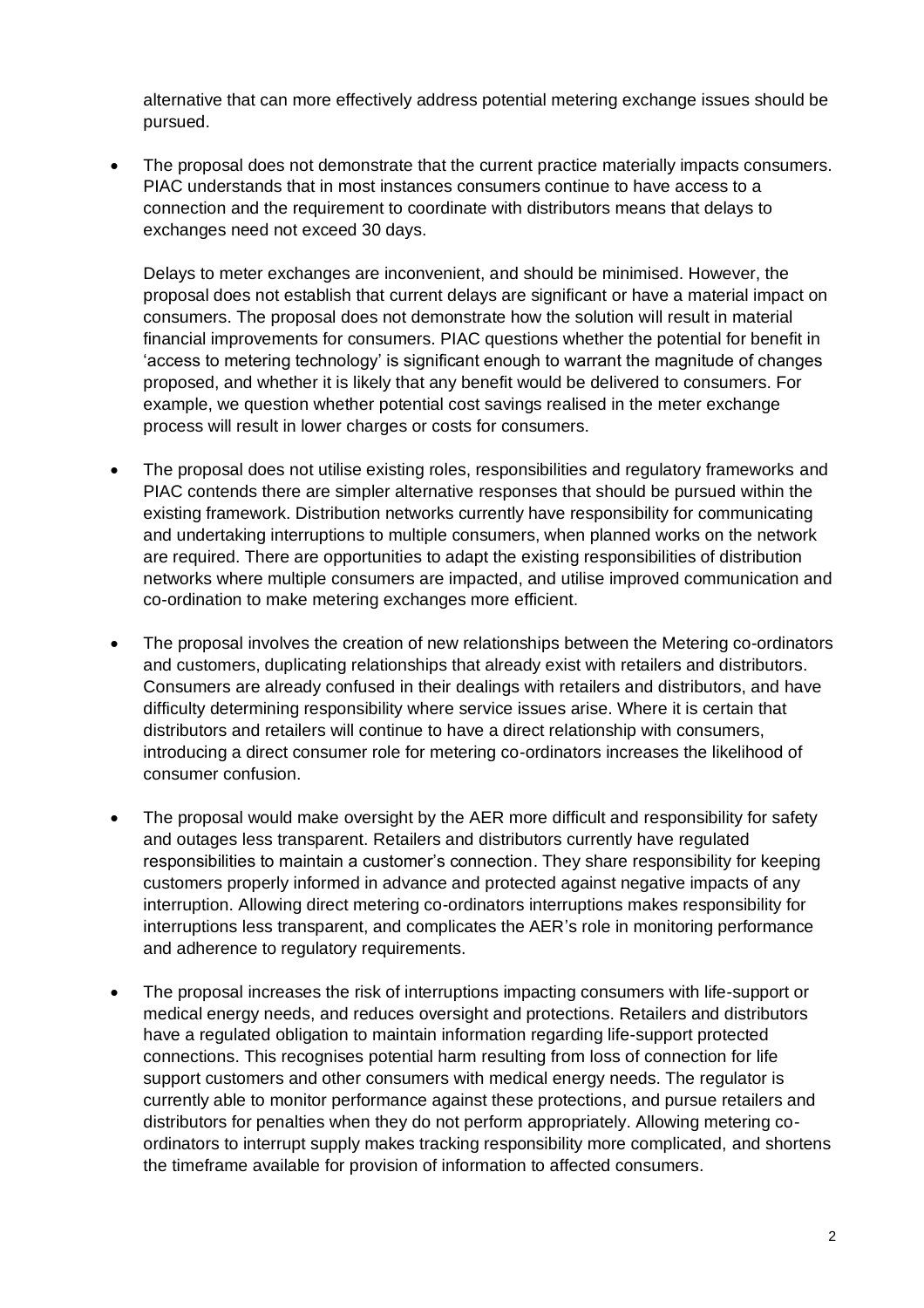• The proposal would impact the ability for consumers to access independent dispute resolution in relation to issues with metering exchanges. Metering co-ordinators do not operate under the jurisdiction of Ombudsman schemes and could not be investigated in relation to disputes that may result from inappropriate supply interruption.

The proposal does not provide an effective avenue to address the full range of issues that currently impact the efficiency of the metering exchange process. This means that additional responses will be required. The proposal involves significant increased risk to consumers, increased regulatory complexity, and limited opportunity for material benefit. PIAC does not consider the proposal to be an appropriate solution.

## **Assessment framework**

PIAC broadly agrees with the assessment framework proposed in the consultation paper, with the addition of criteria specifically assessing the materiality of the issue. We make the following comments on the elements of the assessment framework:

## • **Efficient use of energy**

The timely installation of an advanced meter can benefit consumers through access to usage information enabling more efficient usage. Current practice facilitates exchange timeframes of 30 days, and PIAC does not consider that consumers will realise material benefit, even if this timeframe is substantially reduced. Most consumers do not access innovative retail tariffs, and may even remain on a flat tariff, regardless of their metering. The impact of the proposal upon efficient use of energy is dependent on immediate consumer behaviour change. Any potential gain within this narrow timeframe is further tempered by the significant proportion of fixed costs which will not be influenced by efficiency.

PIAC does not consider material consumer benefit to be likely within the timeframes indicated particularly when this is weighed against the significant potential for consumer harm, and the increased requirement for additional requiatory frameworks.

## • **Consumer Protection**

The proposal has not established that consumers are currently being left without electricity supply. PIAC understands that the issue relates more to consumers' delayed access to a new meter rather than lack of access to electricity service. Lack of access to electricity supply is a significant concern, however, further assessment must establish whether this is actually happening. If the issue relates only to a consumer's ability to 'access new products and services' this should not be characterised as a matter of consumer protection, but one of consumer choice and should be assessed separately and assigned a lower level of priority.

PIAC contends that the priority consideration should be protection of consumers' ongoing access to supply, their right to be informed in advance of interruptions, the needs of customers with life support or medical energy requirements, the ability to assign clear regulatory responsibility, and recourse to independent dispute resolution. It is crucial that these protections are not eroded in an attempt to make potential improvements to metering exchange efficiency.

### • **Efficient provision of electricity services**

PIAC considers the efficient provision of electricity services to be a priority. This efficiency is improved by limiting the number of entities involved in the provision of an individual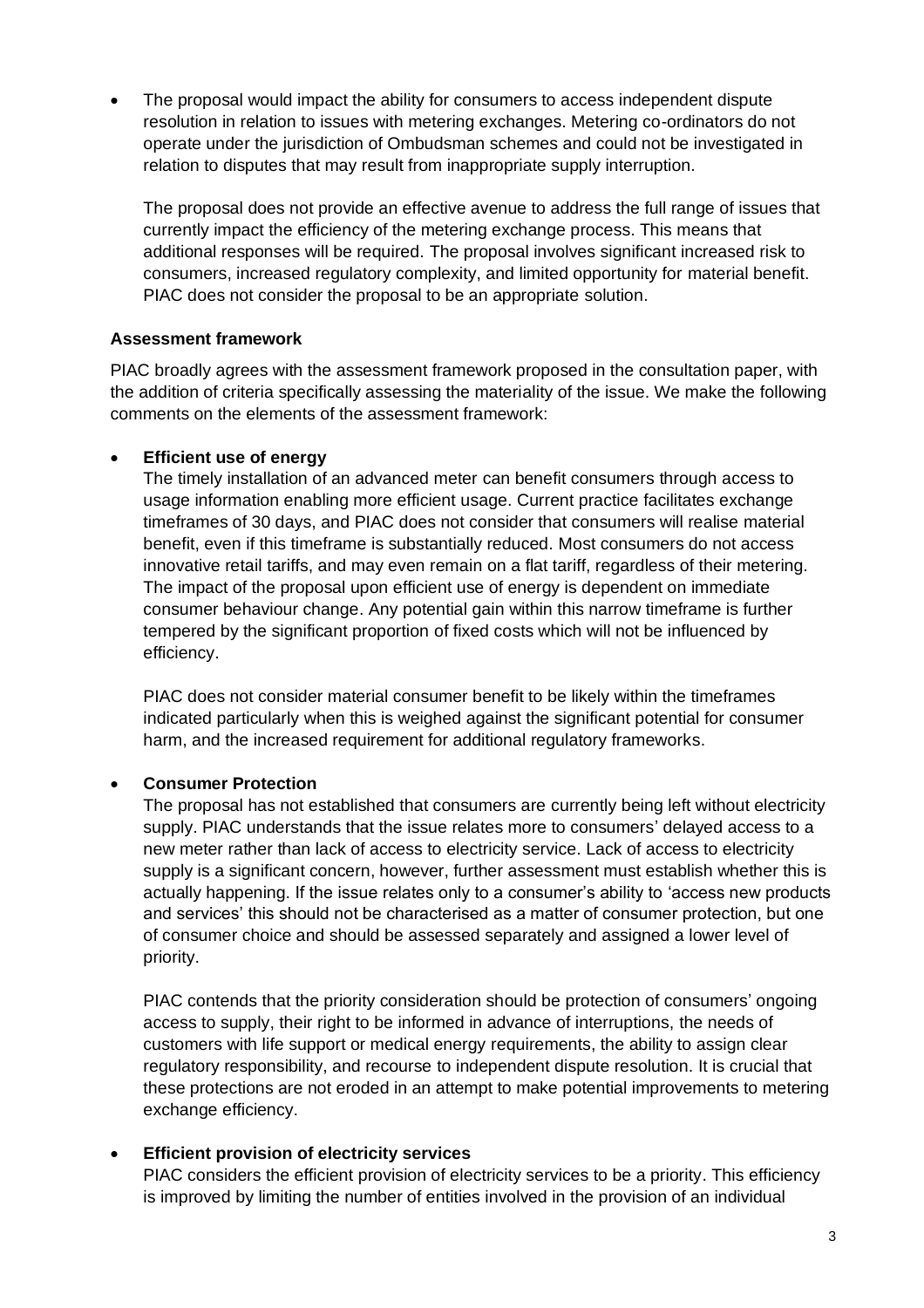service or product. It is particularly important in relation to the number of entities that a consumer must deal with directly.

Consumers have an existing direct relationship with their retailer, and a less direct relationship with their distributor. Any proposal which introduces further layers of responsibility and direct interaction with consumers, is detrimental to the efficient, transparent and simple provision of electricity services.

In the remainder of this submission, PIAC has responded to specific questions posed in the consultation paper, and the priorities for an appropriate alternative response to the issue.

## **Responses to selected consultation questions**

## **1.1 What are the benefits of allowing metering co-ordinators to arrange and carry out planned supply interruptions?**

PIAC does not consider the potential benefits of the proposal have been established. It is not evident that improvements in metering exchange timeframes are likely to be significant or result in material savings or benefits for consumers.

## **1.2 What is the magnitude of the issue that the rule change request is attempting to resolve?**

PIAC highlights the following considerations in support of our view that the magnitude of the issue does not warrant the proposed response:

• In the presentation to the consultation workshop (below) the proponent's data indicates that the issue is likely to effect 5% or less of meter installations, and substantially less in most distribution areas.

|                                           | <b>Ausgrid</b> | Endeavour | Essential | <b>Energy QLD</b> | <b>SAPN</b> |
|-------------------------------------------|----------------|-----------|-----------|-------------------|-------------|
| Successful Installation                   | 74.20%         | 83.61%    | 83.70%    | 95.35%            | 83.92%      |
| Unsuccessful Installation                 | 25.80%         | 16.39%    | 16.30%    | 4.66%             | 16.08%      |
| Customer Side Defect                      | 8.90%          | 9.42%     | 5.87%     | 2.33%             | 5.53%       |
| <b>Ilsolation Issue</b>                   |                |           |           |                   |             |
| ASP/DB Isolation Required                 | 3.40%          | 0.03%     | 3.54%     | 0.01%             | $0.00\%$    |
| No Operable Isolation Point<br>lavailable | 6.80%          | 2.64%     | 5.40%     | 0.78%             | 5.33%       |
| <b>Shared Fuse &lt; 9 other meters</b>    | 5.00%          | 3.97%     | 1.32%     | 1.23%             | 3.86%       |
| Shared fuse > 9 other meters              | 1.80%          | 0.34%     | 0.15%     | 0.31%             | 1.37%       |

- The issue does not involve households being without access to electricity, but merely involves delayed access to a replacement meter. Accordingly, PIAC considers this issue to involve consumer inconvenience, rather than cost or harm to consumers.
- The maximum delay under the current system is not significant. PIAC understands that distributors can guarantee a service response date to coordinate with retailers with 30 days' notice.
- The potential cost/benefit to consumers is likely to be immaterial, if any, based on calculation of: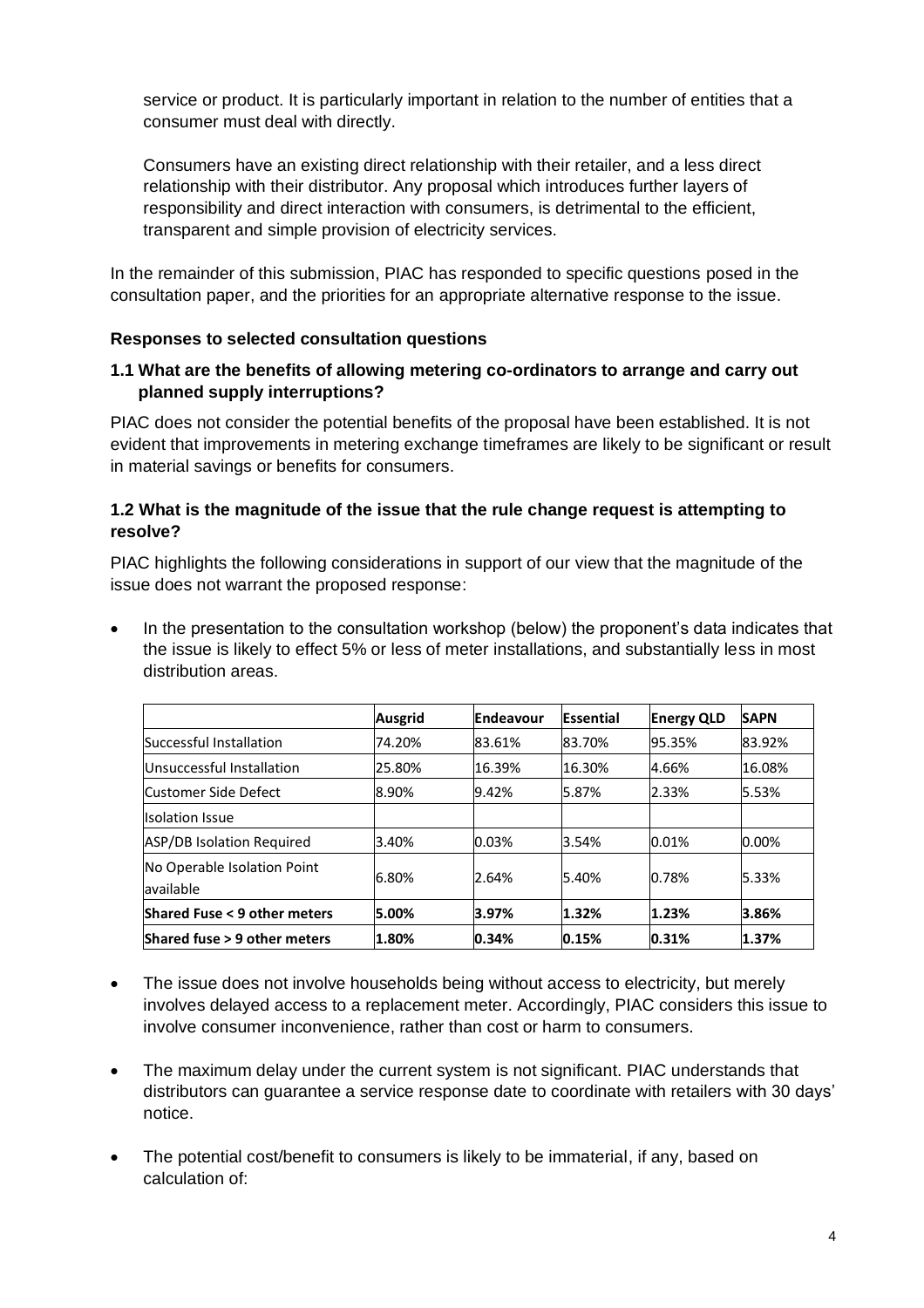- $\circ$  The potential reduction in waiting time attributable to any improvements.
- o The potential efficiency gains realised through access to improved information and innovative tariff structures. This is significantly limited by the high proportion of costs which are fixed, the unavailability of innovative retail tariffs, and the need for immediate behaviour change on the part of the consumer.
- $\circ$  The likelihood that any cost savings made by retailers via improvements to metering exchange processes are not passed through in full or significant part.

## **1.5 Are there alternative solutions to introducing metering co-ordinator planned interruptions which would address the underlying issue of delays in installing or replacing meters in circumstances where there are shared fusing issues?**

PIAC strongly recommends an alternative approach which leverages the existing roles and responsibilities of distributors, and adapts the existing regulatory framework with improved communication and co-operation. We do not consider changes to the regulatory framework necessary, particularly when the scope to improve co-ordination and communication within the current framework has not been explored sufficiently.

PIAC recommends that retailers remain responsible for the provision of information on individual interruptions, or interruptions of multiple of their own customers, using the existing framework for interruptions. All circumstances where there are multiple household and multiple retailer relationships should be regarded as 'network interruptions' and handled through frameworks for network communication. There are significant opportunities to utilise these existing responsibilities with improved communication and co-ordination. Opportunities for delegated authority where metering co-ordinators may act on behalf of distributors where appropriate should be explored.

The identified issue is one of several which impact successful metering exchange, most of which require a level of network involvement, communication or oversight. The proposal does not address these issues. An alternative approach utilising the existing framework could be employed to address these other issues. Doing so would require minimal intervention in the regulatory frameworks, help to ensure clear lines of responsibility and oversight, minimise consumer confusion, inconvenience and the potential for unintended consequences, and maintain appropriate consumer protections and dispute resolution mechanisms.

## **2.1 Are retailer planned interruptions required if metering coordinator planned interruptions are introduced?**

Retailers should remain the entity responsible for planned interruptions of their own customers, with distributors being responsible for undertaking information and communication of interruptions affecting multiple customers, where they are customers of different retailers. Alternative means of facilitating metering co-ordinators to act on behalf of retailers and distributors should be explored as a more appropriate response to the identified issue. For example, in the case study example where 2 customers of different retailers living in a 'duplex' arrangement share a fuse, the metering co-ordinator should be able to access a system of designated authority to obtain onsite explicit informed consent on behalf of the distributor to undertake work with a planned interruption.

## **3.2 What are the most appropriate arrangements for a metering co-ordinator to determine whether a resident uses life support equipment**

It is not appropriate for metering co-ordinators to determine whether a resident of a premise impacted by a planned supply interruption has life support requirements. Retailers and